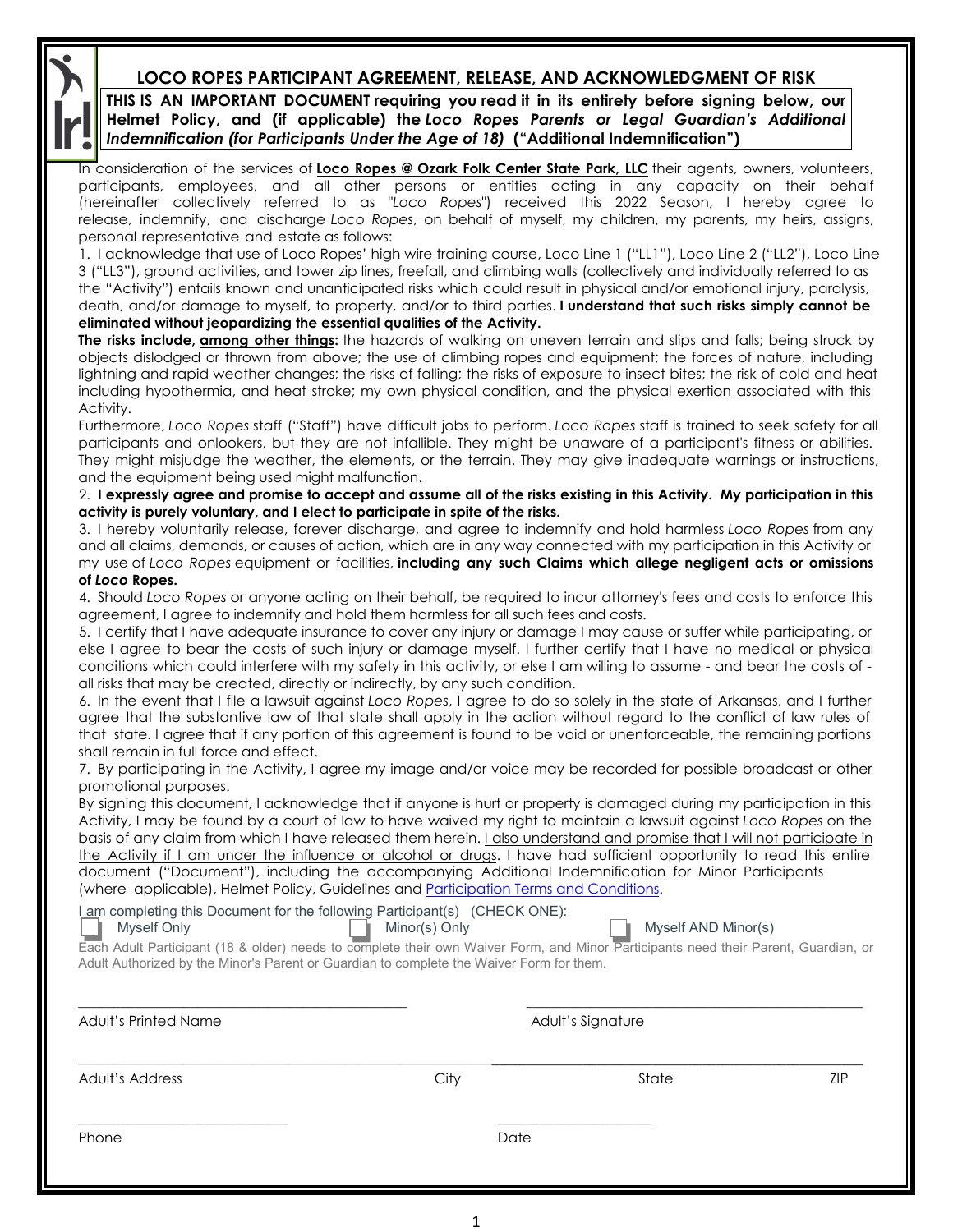## **Helmet Policy**



Loco Ropes recognizes the validity of research conducted by the Association of Challenge Course Technology (ACCT) regarding the effectiveness of helmets while participating in the Activity. Studies show that in certain instances the wearing of helmets may pose a potential for injury caused by reduced visibility and/or improper fit. Loco Ropes offers helmets to participants who wish to wear them, but does not require all participants to do so.

**As a Participant and/or as an Adult Responsible for Minor Participant(s), it is my decision for participation, in whole or in part, in Loco Ropes Activities to be undertaken with or without a helmet this 2022 Season.** I acknowledge, understand and accept Loco Ropes' Helmet Policy. I understand that the entirety of this Document remains valid whether or not I, or Minor(s) under my supervision, wear a helmet.

 $\overline{\phantom{a}}$  , and the contribution of the contribution of the contribution of the contribution of the contribution of the contribution of the contribution of the contribution of the contribution of the contribution of the

Adult's Signature (same as on page 1) and the contract of the Date of Date

## **Loco Ropes Safety Guidelines**

Your understanding of our Safety Guidelines ("Guidelines") helps us keep you safe. Please read the following so that you may know what we expect of you. *Use, access, and/or participation in or on Loco Ropes owned equipment will hereby be referred to, individually and collectively, as the "Activity."*

1.1 This Participant Release document, signed, is required of all adult participants seeking access to the Activity and those minor participants age 16 or 17 that are unaccompanied by an adult (18+) and so permitted with a properly signed and completed Additional Indemnification. Completion of such release forms is proof of your understanding of the following policies.

1.2 All LL1, LL2, and LL3 Course ("Course") participants are required to attend a Loco Ropes pre-course training session. The training session will instruct all participants in the safe operating procedures of the belay systems. Staff may refuse course access if a participant does not demonstrate an appropriate comprehension level of the safety policies.

1.3 Loco Ropes requires the minimum height of Course participants to be 43", and 58" for minors age 12 – 15 being supervised by an adult (18+) from the ground. Tower participants are required to weigh a minimum of 30 pounds and no more than 250 pounds to assure the safe and correct operation of belay systems and related equipment. By signing the safety waiver you declare that you as a participant meet these height and weight requirements.

1.4 There is no quantifiable level of fitness required to participate in the Activity. Participants should be of reasonable health and possess no medical conditions that could pose harm to themselves or others in undertaking light to moderate to strenuous levels of exercise. The Activity requires varying levels of strength, stamina, and agility. If you are unsure about your ability to participate, please consult your doctor prior to your visit.

1.5 The Staff is not responsible for determining an appropriate level of physical fitness, however the Staff reserves the right to refuse admittance to persons who appear intoxicated or otherwise impaired or unfit for participation.

1.6 If you are pregnant we strongly suggest that you do not participate in the Activity. The level of exertion required to participate poses a serious risk of injury to mother and child. Loco Ropes will refuse admittance to visibly pregnant woman seeking to participate in the Activity.

1.7 All participants are required to wear and return the personal protective equipment (P.P.E) as issued by Loco Ropes. Participants of a certain body shape and weight may be required to wear a chest harness in addition to the standard issue climbing harness.

1.8 Participants must be dressed appropriately, including wearing closed toe shoes and wearing no loose jewelry. Loose fitting clothing and long hair must be secured, as they otherwise pose a safety risk. Loco Ropes is not responsible for loss or damage caused to personal effects.

1.9 All participants must act considerately and responsibly when interacting with Staff and fellow participants. Failure to do so is grounds for removal from the park. No refunds will be issued.